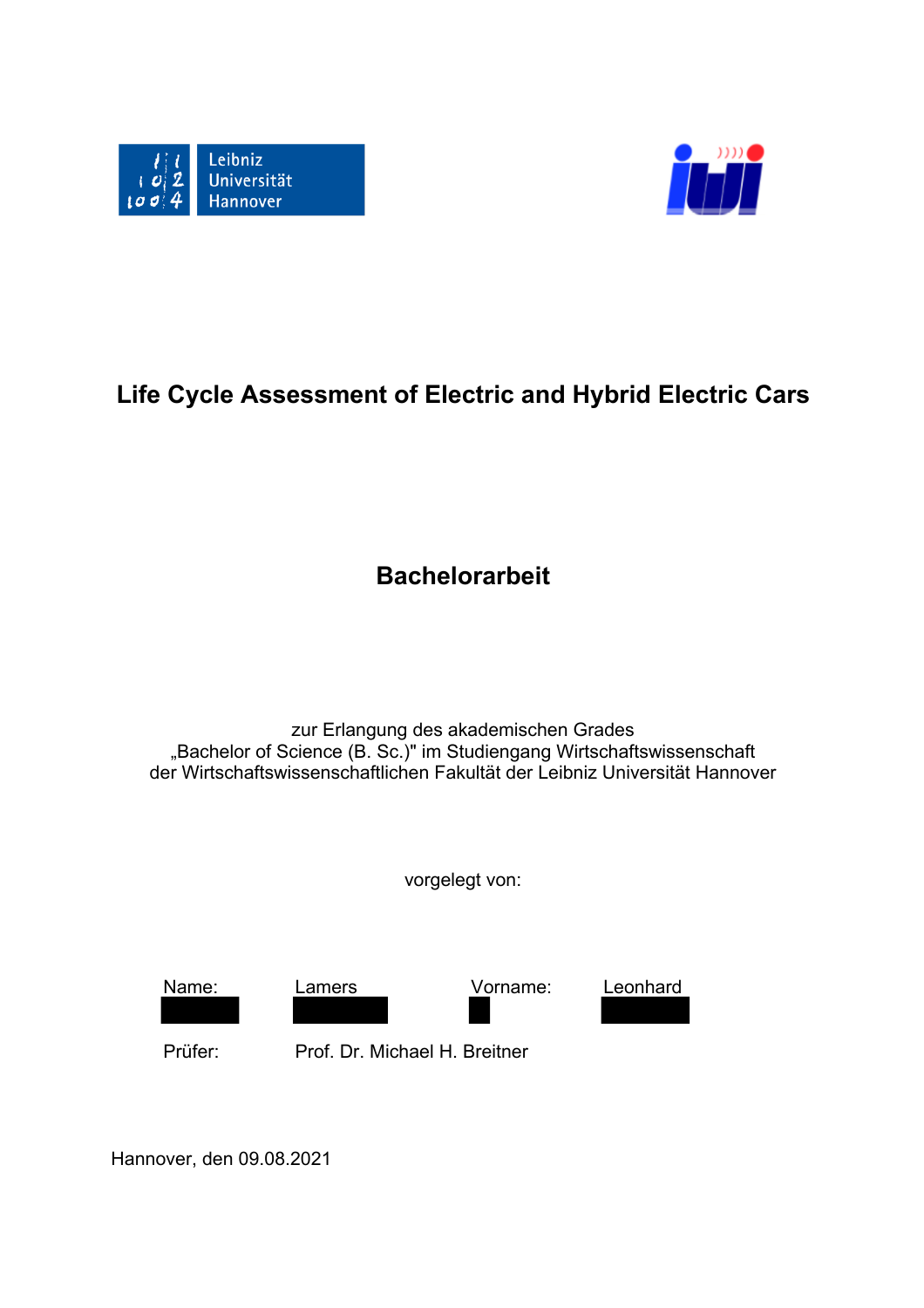## **Table of content**

| 4 3 IMPLICATIONS | 29 |
|------------------|----|
|                  |    |
|                  |    |
|                  |    |
|                  |    |
|                  |    |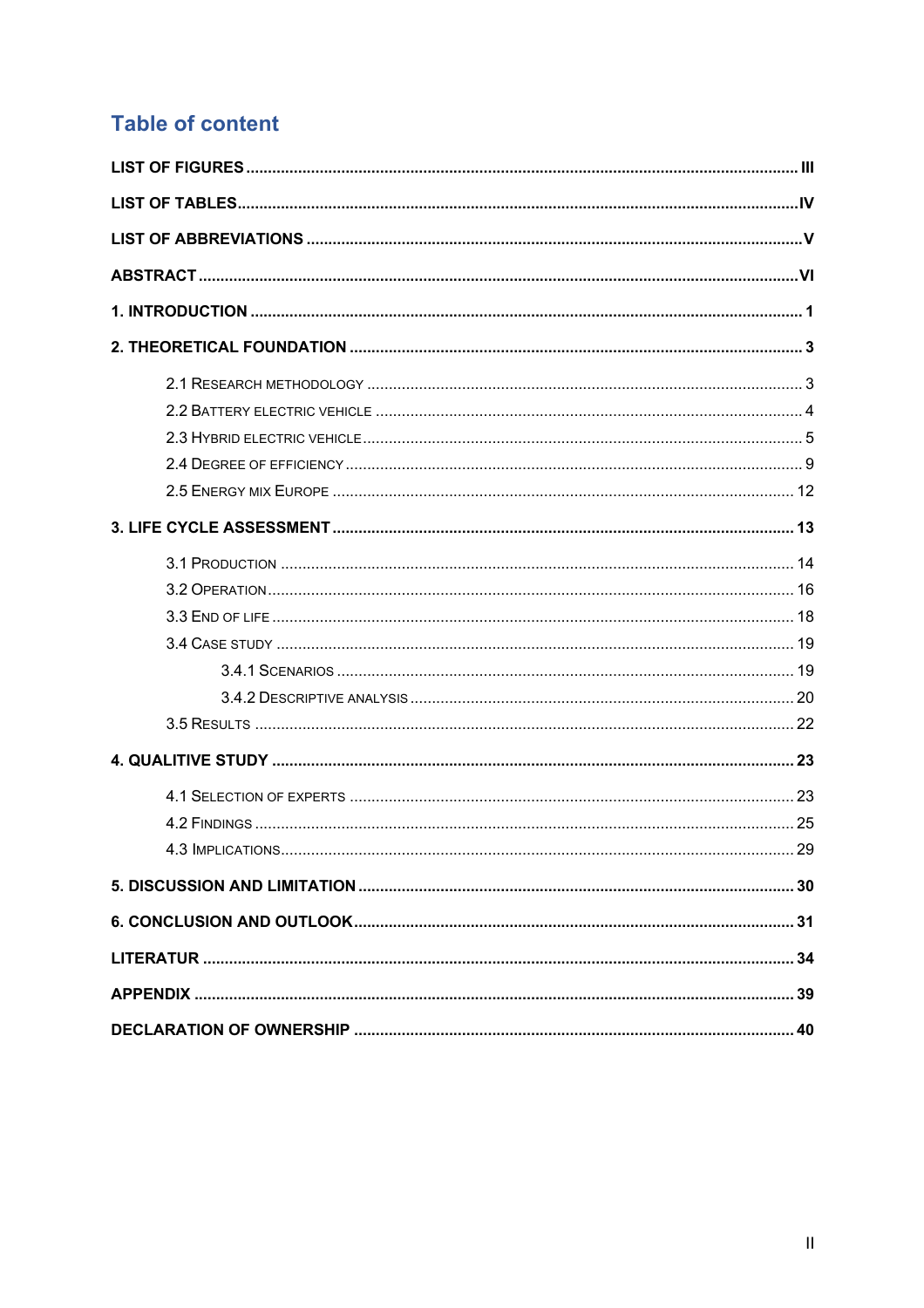### 1. Introduction

When Berta Benz completed her first motorized journey with the Benz Patent Motorwagen in 1888, it was hardly possible to predict the influence that the automobile would one day have on humanity. Initially considered noisy and unnecessary, today a life without an automobile would be unthinkable for many. The new technology was made suitable for the masses with the introduction of assembly line production by Henry Ford in 1902. Distances could now be covered quickly and comfortably, goods could be transported even to the most remote places in the world, and the way to a motorized society was paved (Dietsche & Kuhlgatz, 2014). Almost 150 years later, more than 48 million motorized passenger vehicles roll across the roads of Germany alone (Kraftfahrt-Bundesamt, 2021). The concept of an internal combustion engine with pistons and some sort of fossil fuel has remained mostly the same over the entire period. Nikolaus August Otto had the idea as early as 1861, when he developed the combustion four-stroke engine. Also known as the Otto engine. At its core, we are still using a technology from the 18th century today (Dietsche & Kuhlgatz, 2014). There was a first wave of electrification in motor vehicles at the turn of the century in the late 1890s. But the advantages of the internal combustion engine with its virtually infinite range and inexpensive oil quickly pushed the battery-powered electric vehicle back into a marginal existence (Guarnieri, 2012). The fact that the burning of fossil fuels produces various pollutants, including the climate damaging  $CO<sub>2</sub>$ , seemed to play a minor role for a long time. Only with the emergence of social environmental awareness and the realization of the dangers of climate change are manufacturers, politicians and consumers trying to establish alternative drive concepts for motor vehicles (Samaras & Meisterling, 2008). In this context, the battery electric vehicle (BEV) is experiencing a comeback. Thanks to modern lithium-ion batteries (LIB), electric energy can be stored faster and in larger quantities. But most importantly the cost of LIB has decreased significantly over the last century and is expected to decrease further (Bloomberg Finance L.P., 2020). Yet, the still relatively high price of an electric vehicle compared to a conventional one is a major argument for many private consumers in Germany to decide in favor of an internal combustion vehicle (Bobeth & Matthies, 2018). The Covid-19 pandemic that broke out worldwide in spring 2020 is providing an unexpected boost to the spread of electric cars. As part of the federal government's economic stimulus package (BAFA), newly registered electric and hybrid electric vehicles will be subsidized with up to 9000€ from June 2020 (Bundesamt für Wirtschaft und Ausfuhrkontrolle, 2020). As a consequence, the number of newly registered electric cars in Germany is growing rapidly (Fig. 1). It seems as if the mobility revolution in Germany has already been decided in favor of the battery-electric or hybrid-electric car. To the consumer, a BEV suggests an environmentally friendly method of motorized mobility. In advertising and also politically, this positive image is being conveyed (Bobeth & Matthies, 2018). The trend towards a growing share of BEV in German or even global road traffic is clearly predictable. Major car companies like Volvo, GM and Ford have already announced to stop the production of their internal combustion engine powered vehicles (ICV) in the near future (Köllner, 2021). The fact that even a battery electric vehicle is not automatically sustainable can be easily forgotten.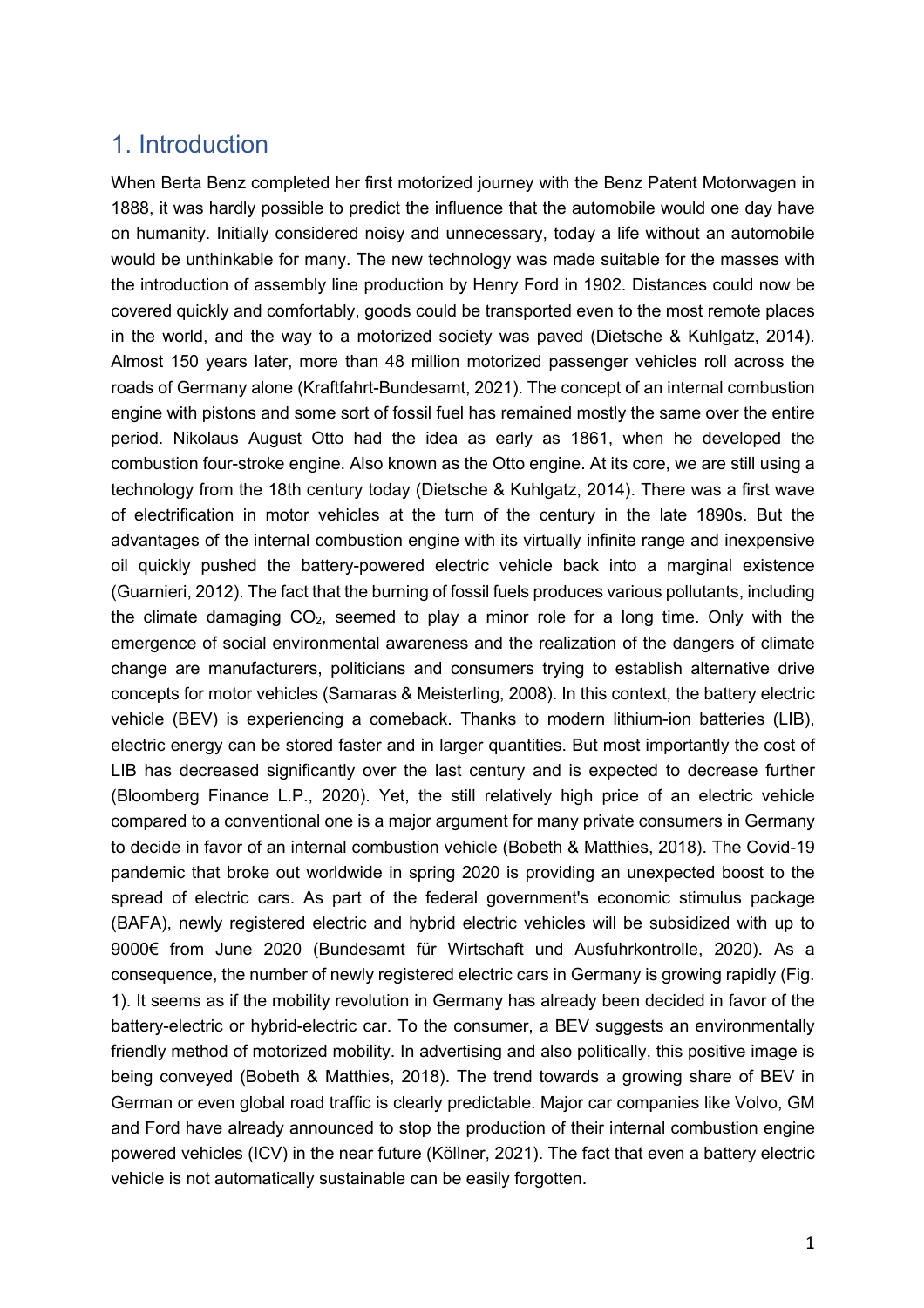

### New BEV registrations in Germany

*Figure 1 Number of new BEV registrations in Germany by year. Own illustration. Data: (Kraftfahrtbundesamt, cited from Statista, 2021)*

In this context, the question of the life cycle assessment (LCA), which measurers emissions from production to use to recycling, is crucial for the sustainability of a product. The first research question is therefore:

### *RQ1: Do battery electric and hybrid-electric passenger vehicle offer a sustainable mobility concept for personal passenger transport in Germany?*

While ICV burn fuel in their engine to convert it to kinetic energy, the electric power of a BEV or HEV has to be generated externally. The key to a "green" (sustainable) electric vehicle is therefore the given framework parameters. In particular, the way in which electricity is generated and the origin of the resources play a significant role in the LCA of BEVs and HEVs. The share of electricity from renewable sources in Germany in 2020 was 47%. The remaining electricity is still generated from fossil fuels and nuclear power (Statistisches Bundesamt (Destatis), 2021). Therefore, the second research question is:

#### *RQ2: What must be done to improve the life cycle assessment of battery electric and hybrid electric passenger vehicles?*

The motivation for this work was provided by an ongoing debate about the sustainability of automotive transportation. Especially in the social media comment sections of different political parties and news pages in Germany, users discuss the relevance of E-mobility. The  $CO<sub>2</sub>$  tax, which was introduced in 2021, increases the cost of fossil fuels and further intensifies the debate (Bundesministerium für Wirtschaft und Energie, 2020). I personally have made the experience that these discussions are most times more or less superficial. For the supporters, the electricity for BEV always seems to be "green", and the critics argue with a much higher demand for resources in the production process. However, profound arguments and concrete figures are rare. The aim of this thesis is therefore to critically examine the life cycle assessment of BEVs and HEVs and to provide empirical evidence. For this purpose, a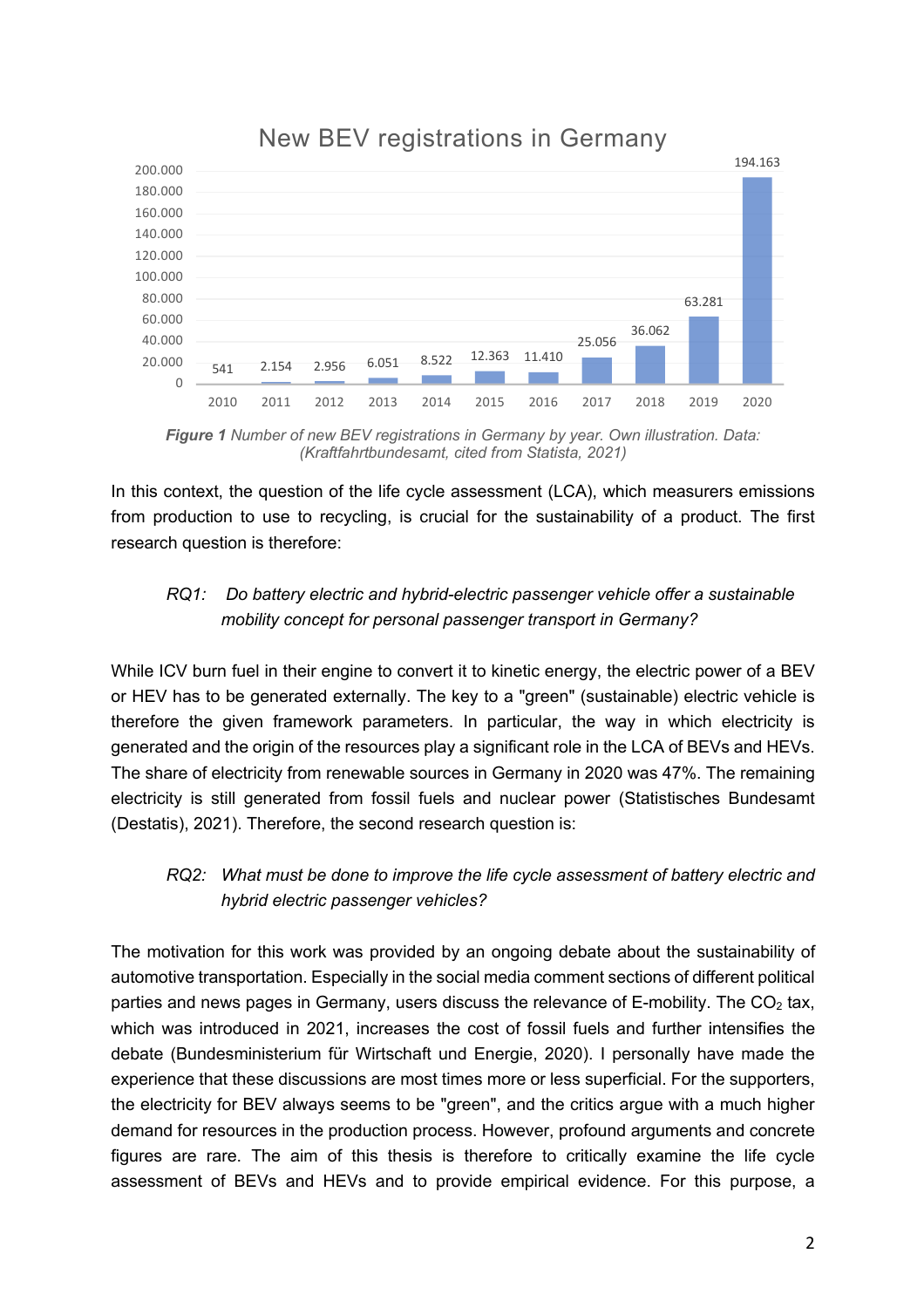qualitative research approach was chosen in addition to a literature review. The content of the paper is structured as followed: Chapter 2: Theoretical foundation follows the introduction. This chapter explains the most important terms concerning BEVs and HEVs. In addition, the research methodology used for this thesis is presented. Chapter 3 contains a case study with an approximate LCA for different representative consumer driving scenarios of BEVs and HEVs in comparison to conventional ICVs. To compare the findings of the LCA with current opinions, a qualitative study on the life cycle assessment of BEVs and HEVs was conducted. For this research, various experts in the field were interviewed. The interview results are then discussed in Chapter 4 and compared with the findings from the literature review. In addition, limitations are pointed out. A final conclusion and possible outlook can be found in the last chapter.

### 2. Theoretical foundation

Like all new technologies, E-mobility has to establish itself in the market. Reasons for consumers to decide against new technologies can be various. Unawareness, lack of understanding or fear are possible motives (Marangunić & Granić, 2015). The intention of the following chapter is to provide an overview of the theoretical framework of this thesis. On the one hand, the history and technical background of the different drive systems are highlighted. On the other hand, the most important terms for this work are defined and explained as well as a short overview of the European energy mix is given. For that a literature search was conducted in renowned scientific databases. Details on the methodology can be found under 2.1. In general, the comparison of sustainability is very complex, because many different factors have to be considered. Different models come to different results with similar data. An LCA is thereby always based on some kind of generic assumptions. Due to the partial lack of robust and recent data, some reference values have been chosen or have been estimated. There is also a focus on well-to-wheel analysis of fuels and electricity production, as this is particularly important for BEVs and HEVs.

#### **2.1 Research methodology**

The concept of a life cycle analysis is globally recognized and has already been carried out many times by automotive manufacturers, associations and research institutes. As a result, a large amount of primary and secondary literature already exists. In the context of this thesis, results and data from various sources were compiled to design an LCA for specific use cases of BEVs and HEVs (see 3.4). The following table (Tab.1) gives an overview of the keywords used and the corresponding hits in the scientific database search engine Google Scholar. The number of hits can be used as an indicator of the research effort to date in the individual areas. According to this, relatively little research has been done specifically in the area of LCAs for BEVs, since the technology is comparatively new and current research results are still unavailable. Therefore, particularly frequently cited or very recent articles were used as a basis for this work. Extending the literature review, experts in the field of mobility were asked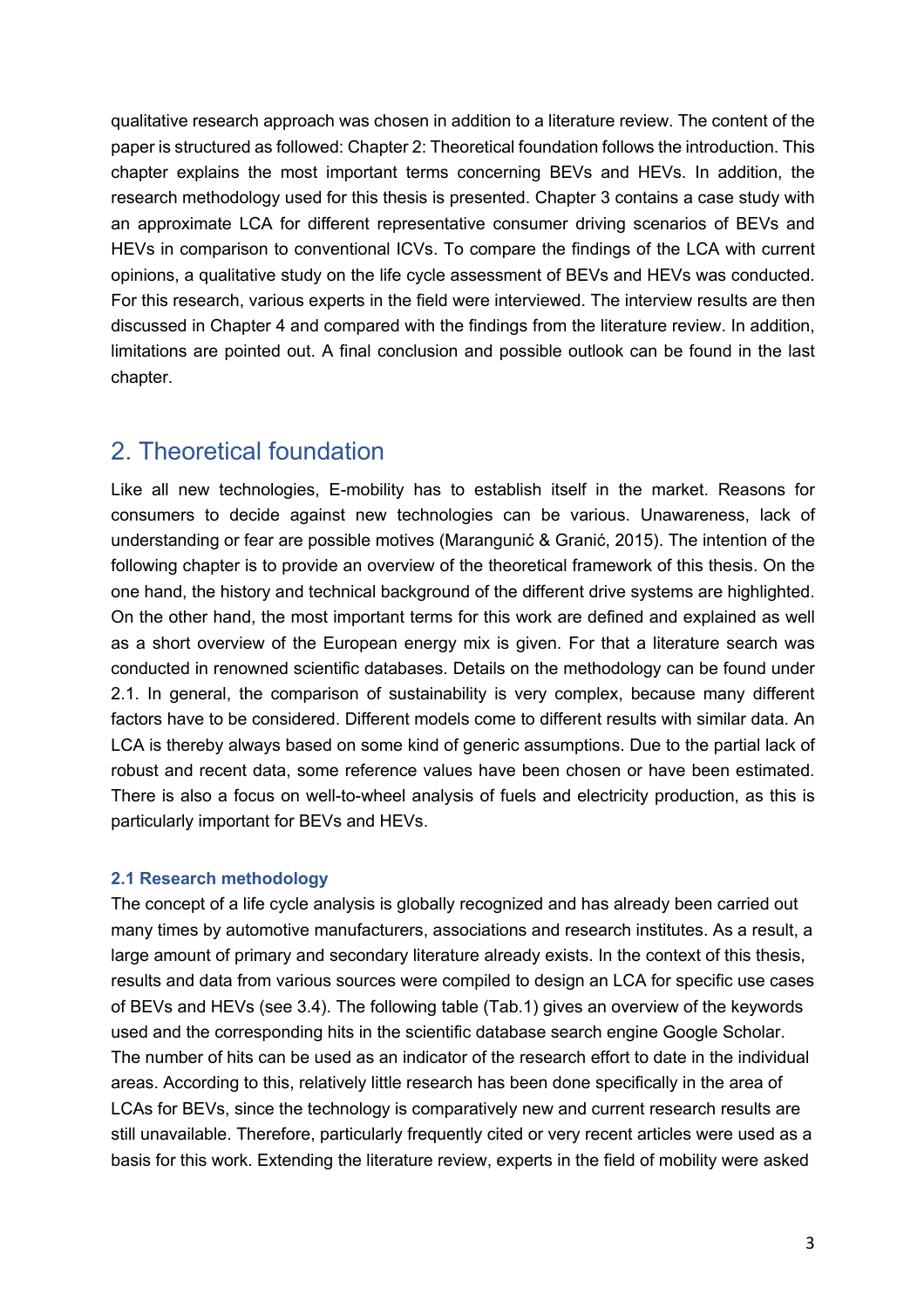detailed examination of the underlying parameters. There is also a lack of reliable forecasts for the future development of electromobility. It is therefore questionable whether other forms of propulsion, such as natural gas or LPG, will also play a role in the future, as these can also be produced sustainably in some cases. Gas-powered vehicles were not discussed further in this paper. In other studies, however, natural gas vehicles could beat BEVs and HEVs with the currently lowest life cycle emissions (Jungmeier et al., 2019). For the qualitative analysis, a larger group of participants would have been necessary for more validity. However, due to staff shortages during the Covid-19 crisis and upcoming federal election, only a hand full participants agreed to be interviewed.

### 6. Conclusion and outlook

This section summarizes the results of the LCA as well as the qualitative study and answers the research questions. The LCA showed that BEVs with the underlying EEM are only partially more sustainable than other drive concepts. There are several key factors that affect these findings: 1.) Electricity mix: In the LCA model, an electricity mix from 2010 was used. However, as shown in 2.5, the share of renewable energies in the EEM is growing significantly. For a better comparability, WtW Emsissions of the EEM 2021 and more modern ICVs would have to be used. But robust and comparable emissions data is rare and often not up to date. However, for large cities with smog pollution problems, shifting emissions alone can help improve urban air quality. 2.) Battery capacity: a lot of electricity is consumed in the production of the LIB. Emissions for this are heavily dependent on the underlying electricity mix. Currently, the capacity of LIBs for newly developed vehicles is still growing considerably. With each additional kilowatt-hour of LIB capacity, emissions during production increase by approximately 150 kg  $CO<sub>2</sub>$  equivalent. But as the efficiency of the electric motors increases, energy consumption during operation decreases. As a result, electric vehicles can achieve the same maximum ranges even with smaller LIBs. For example, a Hyundai Ioniq Electric Style consumes an average of 16.3 kWh/100 km, while a Mercedes EQC 400 AMG Line achieves 27.6 kWh/100 km (ADAC, 2021). The Hyundai would therefore have an approximately 70% longer range with the same battery size. 3.) Individual driving profiles: An LCA always provides only average values and is therefore never 100% representative for the consumer. His driving profile is crucial for the sustainability of the vehicle, so no general recommendation can be made. The subsidization of HEVs as company vehicles has shown that, if used incorrectly, a generally ecological vehicle concept does not make sense for certain types of costumers. 4.) Resources: For the production of LIBs, large amounts of raw materials are still used today. For the future, concepts for a better sustainability of the production and methods to measure social and ecological impacts of resource extraction would have to be developed. 5.) Durability: Since the production of LIBs emits a lot of emissions, the lifetime of the LIB is decisive for the overall emissions of BEVs. As the analysis of the Compact Vehicle has shown, the total  $CO<sub>2</sub>$ emissions of the BEV would be lower than those of a comparable ICV. However, since the LIB battery has to be replaced at 180,000 km, the high production emissions are again applied. For the battery lifetime, the values vary widely in different studies. Estimates go from 100.000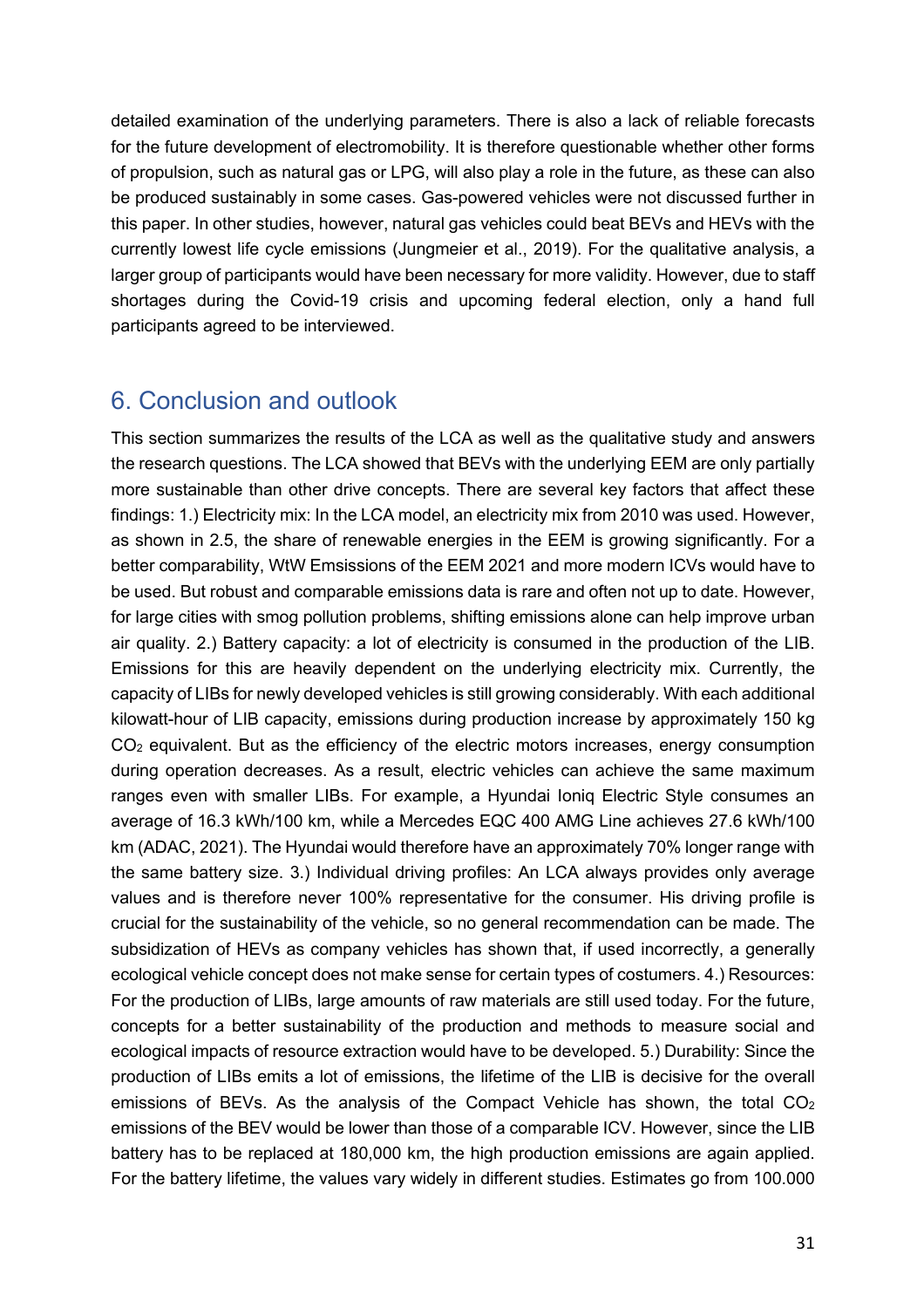km to over 3000000 km total range. So far, there are not enough long-term studies to provide robust values for this variable. In addition, the service life of a vehicle for both ICVs and BEVs is highly dependent on driving style as well as the vehicle's operating profile. Frequent fast charging of the BEV can significantly shorten its lifetime. Overall, BEVs show great potential for the decarbonization of passenger transport. While traditional ICVs hardly experience any new developments, the efficiency of BEVs is rapidly improving. Theoretically using the potential of renewable energies (Wind energy) and assuming 2 g  $CO<sub>2</sub>$  equivalent / km (Tab.7) for the operation, the LCA graph for the micro vehicle is as follows:



*Figure 11 Potential CO2 savings operation*

The orange integral shows the savings in  $CO<sub>2</sub>$  emissions when using renewable energies for operation and demonstrates the great potential of the energy mix. Compared to the BEV powered by the EEM, the BEV with renewable energy has about 51% less lifetime  $CO<sub>2</sub>$ emissions this way. The answer to the first research question can consequently be answered with yes: BEVs and HEVs can contribute significantly to the decarbonization of passenger transport in Germany. As long as no other scalable alternative drive concepts are available on the market, the BEV remains the only possible zero-emission operation vehicle currently available. For a climate-neutral vehicle, however, assumptions must be made that do not yet exist in reality. Although relatively large amounts of  $CO<sub>2</sub>$  are still emitted for the production of BEVs, for a small LIB this is quickly put into perspective during the operation phase. For longdistance or performance vehicles, however, an electric drive concept is not very sustainable. The large LIB generates such high emissions that they can hardly be amortized during the vehicle's lifetime. The general political decision in favor of BEVs must therefore be critically evaluated. In urban areas or for small vehicles, the promotion of BEVs would certainly make ecological sense. For long-distance vehicles or the existing fleet, more research into biogenic fuels is needed instead. On the question of potential improvements, many points overlap with the problems of BEVs: 1.) Sustainable production: supply chains must become more